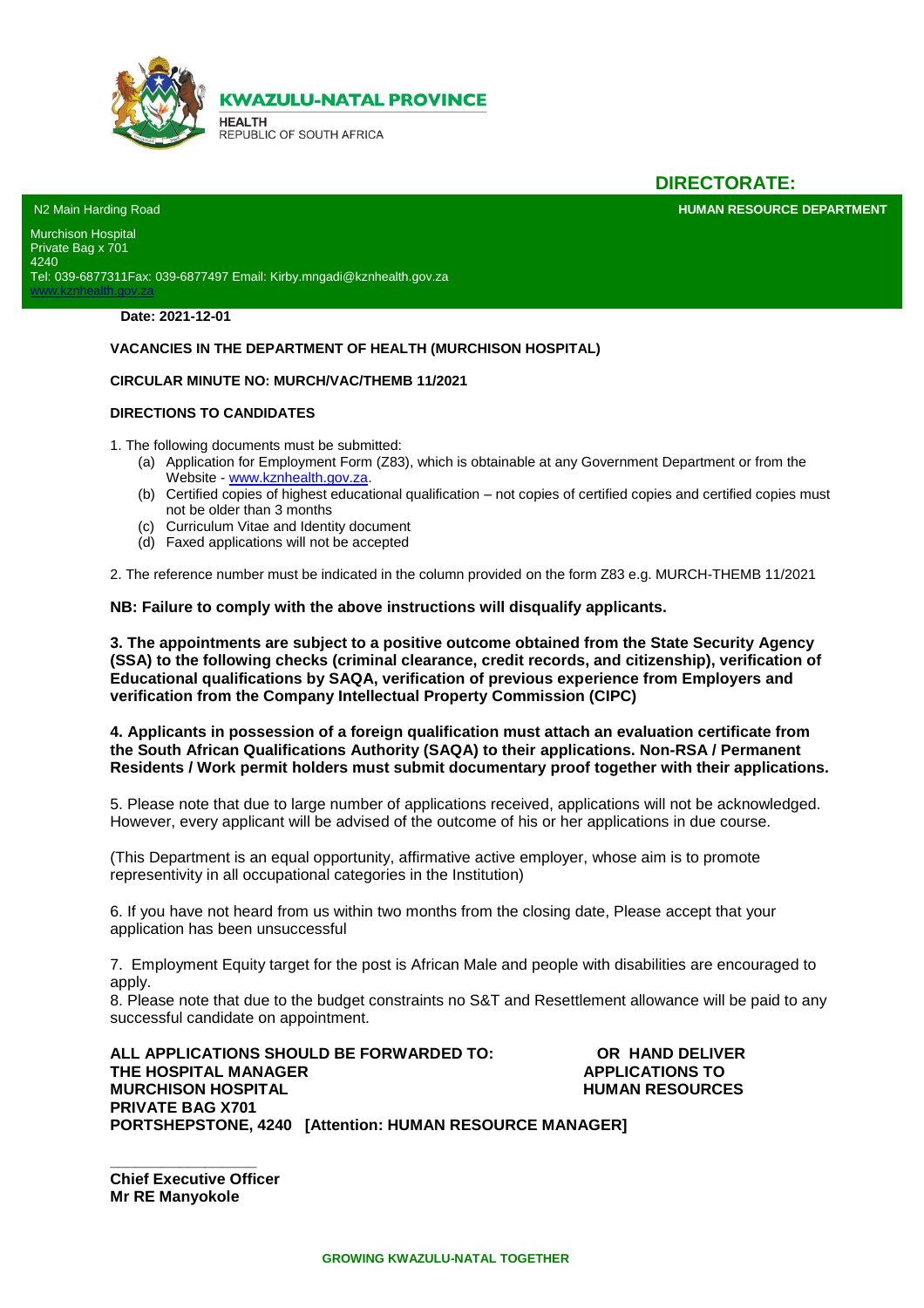

**KWAZULU-NATAL PROVINCE** 

**HEALTH** REPUBLIC OF SOUTH AFRICA

**DIRECTORATE:**

**HUMAN RESOURCE DEPARTMENT** 

N2 Main Harding Road

[www.kznhealth.gov.za](http://www.kznhealth.gov.za/)

Murchison Hospital Private Bag x 701 4240

Tel: 039-6877311Fax: 039-6877497 Email: Kirby.mngadi@kznhealth.gov.za

# **VACANCY**

**Post : PROFESSIONAL NURSE GENERAL STREAM: PHC- (1 POST) Centre : Murchison Hospital Institution : THEMBALESIZWE CLINIC Reference No : MURCH-THEMB 11/2021 Other Benefits : 13th cheque, Home owners allowance (employee must meet prescribed Requirements), Medical Aid (Optional) and 12% Rural Allowance**

### **PROFESSIONAL NURSE GRADE 1**

Salary – R260 760.00 per annum

### **REQUIREMENTS**

- □ Senior Certificate
- Diploma in General Nursing and Midwifery
- Current registration with SANC as a General Nurse
- Current SANC receipt 2021 / 2022

### **PROFESSIONAL NURSE GRADE 2**

Salary – R320 703.00 per annum

#### **REQUIREMENTS**

- □ Senior Certificate
- □ Diploma in General Nursing and Midwifery
- □ Current registration with SANC as a General Nurse.
- A minimum of ten (10) years appropriate recognisable experience in nursing after registration as a Professional Nurse with the SANC in general nursing
- Current SANC receipt 2021 / 2022

## **PROFESSIONAL NURSE GRADE 3**

Salary – R388.974.00 PER ANNUM

#### **REQUIREMENTS**

- □ Senior Certificate
- Diploma in General Nursing and Midwifery
- Current registration with SANC as a General Nurse
- A minimum of twenty (20) years appropriate recognisable experience in nursing after registration as a Professional Nurse with the SANC in general nursing
- Current SANC receipt 2021 / 2022

#### **KNOWLEDGE, SKILLS AND COMPETENCIES**

- Knowledge of nursing care and processes and procedures
- □ Basic knowledge of Public service regulations
- Disciplinary code, human resource policies, hospital generic and specific policies
- Leadership, supervisory and good communication skills
- □ Team building and cross cultural awareness